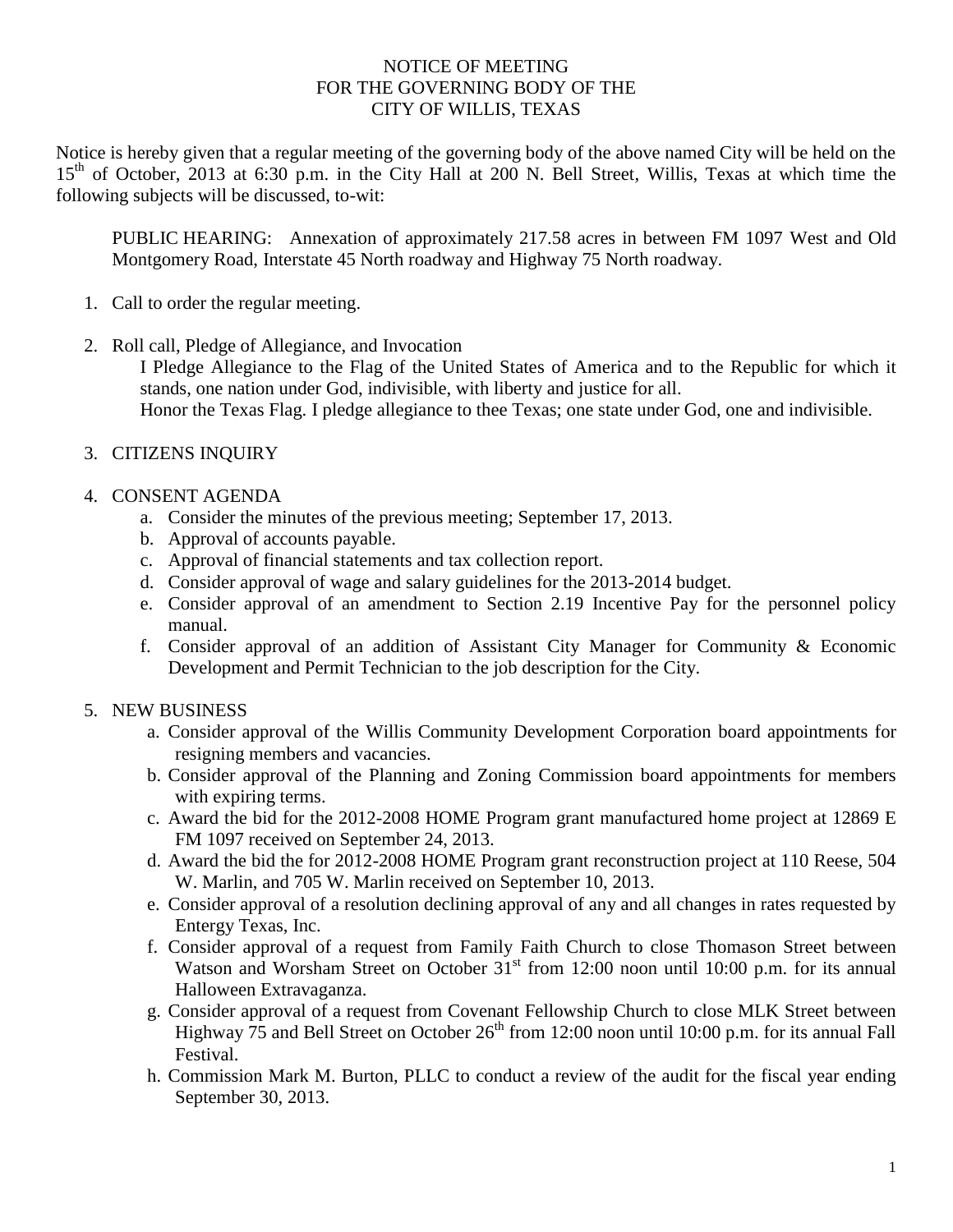6. Reports

Input from Council related to issues for possible inclusion on future agendas; related to issues such as (but not limited to) municipal projects, personnel, public property, development, and other city/public business.

- a. City Engineer's report 1. Update on Catahoula wells
- b. City Manager's report and updates
- 7. Adjourn.

Dated this the  $7<sup>th</sup>$  day of October, 2013.

\_\_\_\_\_\_\_\_\_\_\_\_\_\_\_\_\_\_\_\_\_\_\_\_\_\_\_\_\_\_\_\_\_\_\_

Brenda Burns, City Secretary

I, the undersigned authority, do hereby certify that the above Notice of meeting of the governing body of the above named City Council is a true and correct copy of said Notice and that I posted a true and correct copy of said Notice on the bulletin board, at the City Hall of said City in Willis, Texas a place convenient and readily accessible to the general public at all times, and said Notice was posted on October 7, 2013 at 2:00 p.m. and remained so posted continuously for at least 72 hours preceding the scheduled time of said meeting.

Dated this the  $7<sup>th</sup>$  day of October, 2013.

\_\_\_\_\_\_\_\_\_\_\_\_\_\_\_\_\_\_\_\_\_\_\_\_\_\_\_\_\_\_\_\_\_ Brenda Burns, City Secretary

It is the policy of the City of Willis to afford disabled persons maximum access to all public meetings. The City of Willis will make reasonable accommodations to address the needs of persons with vision or hearing impairments or other disabilities, including the provision of readers or sign language interpreters when requested reasonably in advance.

The City Council for the City of Willis reserves the right to adjourn into executive session at any time during the course of this meeting to discuss any of the matters listed above as authorized by Texas Government Code, Section 551.071 (Consultation with Attorney); 551.072 (Deliberation about Real Property); 551.073 (Deliberations about Gifts & Donations); 551.074 (Personnel Matters); 551.076 (Deliberation about Security Devices; and 551.086 (Economic Development).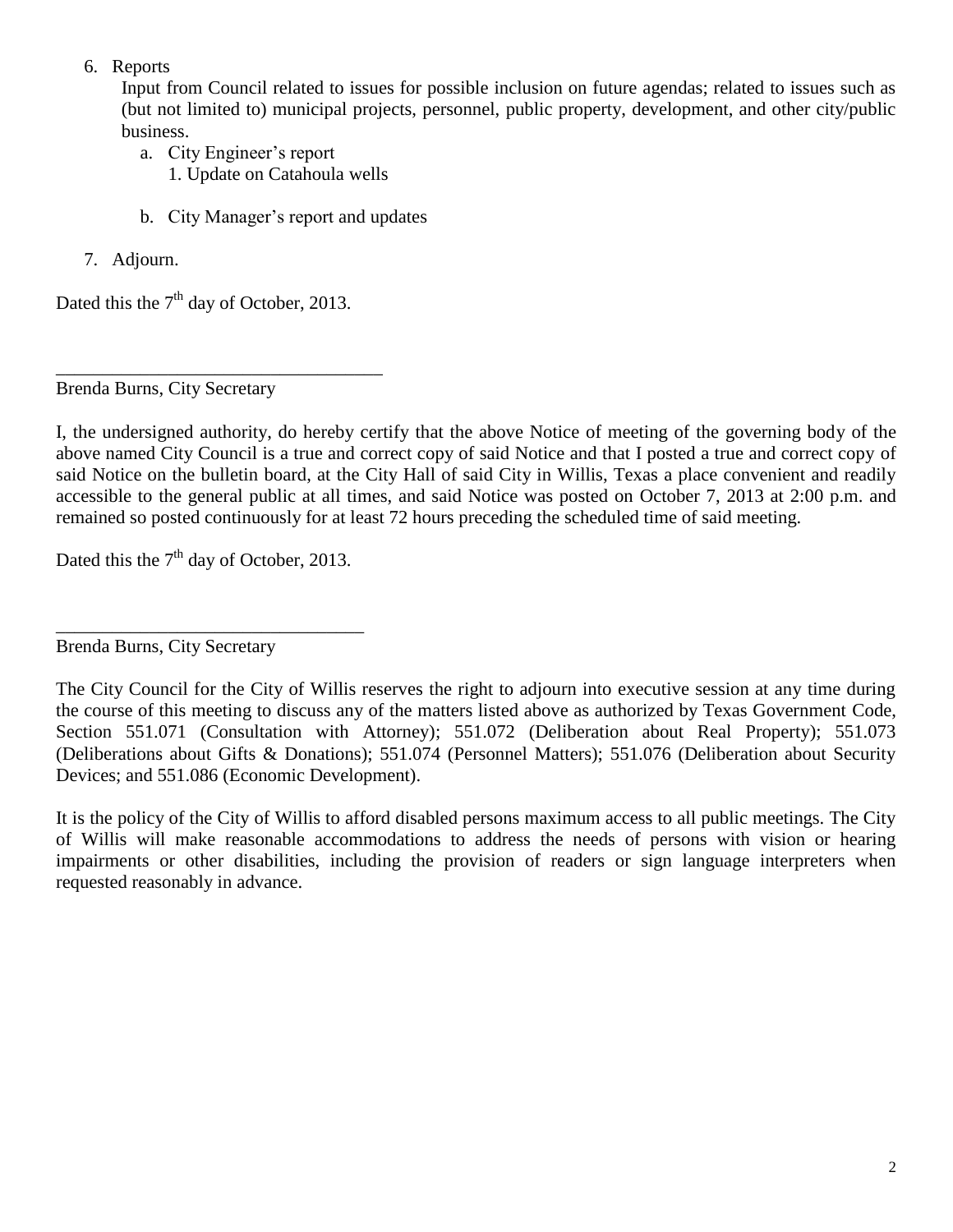Willis, Texas October 15, 2013 6:30 p.m.

The City Council of the City of Willis, Texas convened in regular session at the City Hall on the date and time aforesaid, with the following members present:

> John Lovelady, Mayor Pro Tem Anna Ross, Council Member Tamara Young-Hector, Council Member Bill Van Alstyne, Council Member Thomas Belinoski, Council Member Hector Forestier, City Manager James Nowak, Police Chief Larry Foerster, City Attorney John Mangiameli, Community Development Director Arthur Faiello, Public Works Director Brenda Burns, City Secretary Marissa Quintanilla, Human Resources Director

and the following members absent: Leonard Reed, Mayor, constituting a quorum at which time the following business was transacted to-wit:

PUBLIC HEARING: Annexation of approximately 217.58 acres in between FM 1097 West and Old Montgomery Road, Interstate 45 North roadway and Highway 75 North roadway.

Mayor Pro Tem Lovelady opened the public hearing at 6:30 p.m. John Mangiameli explained that the primary area being annexed was between FM 1097 West and Old Montgomery Road. The other areas are roadways.

Karan Crooks asked about the availability of water, sewer and garbage pickup. Ms. Crooks was informed that water, sewer and garbage was available and if she had a water and sewer system in place and it was working properly she could continue to use. Ms. Crooks asked about the taxes. Ms. Crooks was given the city tax rate and informed that the statement would be included on her statement from the County.

Billy Merrill was concerned with his property south of Old Montgomery Road and the zoning. Mr. Mangiameli informed Mr. Merrill that his property was proposed to be zoned Commercial.

Mayor Pro Tem Lovelady asked if there were any further comments. None were received. Mayor Pro Tem Lovelady closed the public hearing.

- 1. Call to order the regular meeting. Mayor Pro Tem Lovelady opened the regular meeting at 5:40 p.m.
- 2. Roll call, Pledge of Allegiance, and Invocation

I Pledge Allegiance to the Flag of the United States of America and to the Republic for which it stands, one nation under God, indivisible, with liberty and justice for all. Honor the Texas Flag. I pledge allegiance to thee Texas; one state under God, one and indivisible. Mayor Pro Tem called roll, Mayor Reed was absent. Arthur Faiello, Public Works Director said the invocation.

#### 3. CITIZENS INQUIRY

Mr. Forestier introduced Garrett Ripkowski. Mr. Ripkowski was working on his Eagle Scott Badge.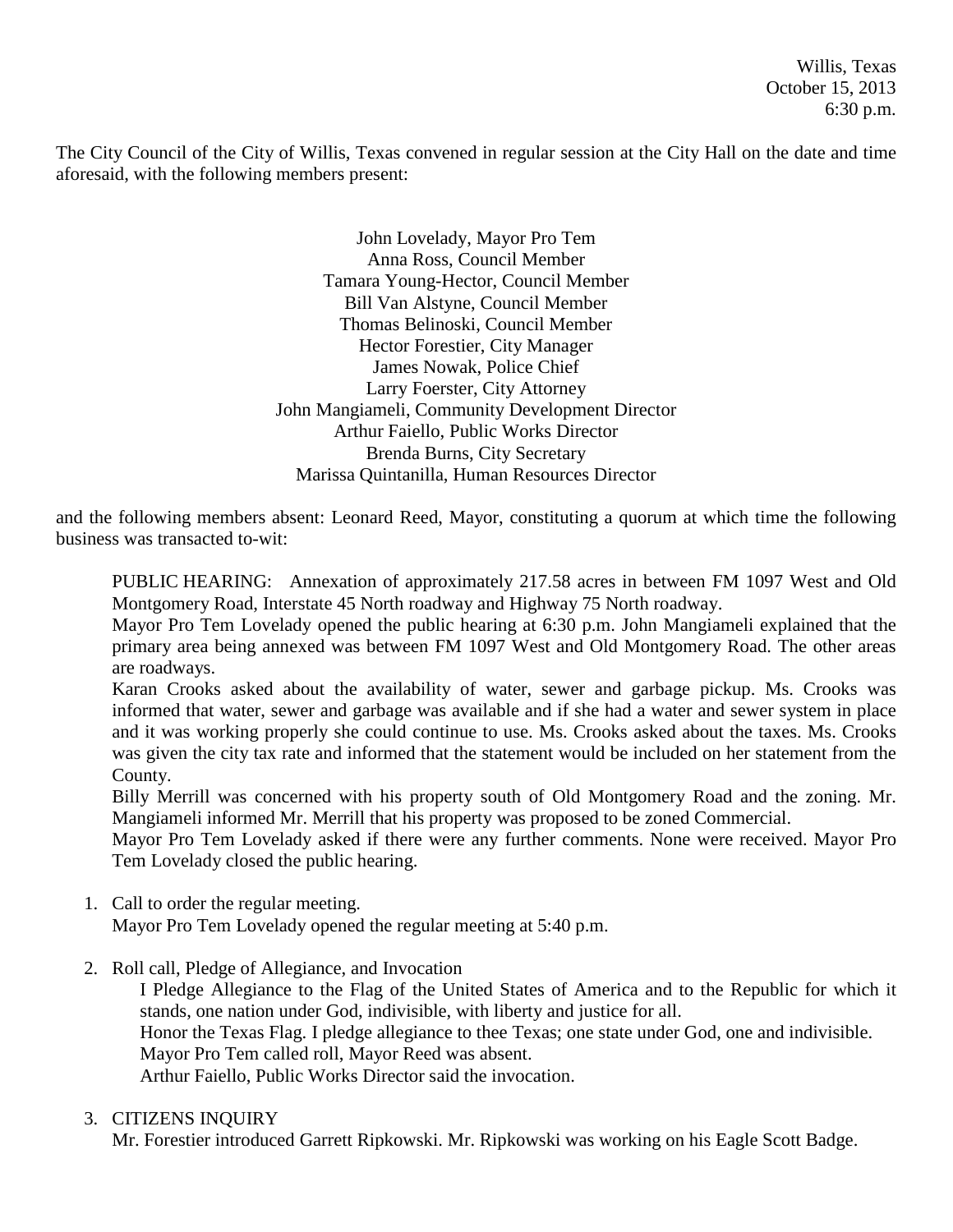#### 4. CONSENT AGENDA

- a. Consider the minutes of the previous meeting; September 17, 2013.
- b. Approval of accounts payable.
- c. Approval of financial statements and tax collection report.
- d. Consider approval of wage and salary guidelines for the 2013-2014 budget.
- e. Consider approval of an amendment to Section 2.19 Incentive Pay for the personnel policy manual.
- f. Consider approval of an addition of Assistant City Manager for Community & Economic Development and Permit Technician to the job description for the City. Mayor Pro Tem Lovelady called for any questions or comments on the consent agenda. None were received. Mayor Pro Tem and Council approved items 4a – 4f by unanimous consent.

#### 5. NEW BUSINESS

a. Consider approval of the Willis Community Development Corporation board appointments for resigning members and vacancies.

Mr. Forestier stated Sheila Patrick and Sharon Luster had resigned from the board and Rod Broussard has been absent for the past year. Staff was recommending Bridgett Anderson, Mary Reed and Zach Davis for the positions. Motion was made by Thomas Belinoski to approve the recommendations. Anna Ross seconded the motion. Motion passed unanimously.

b. Consider approval of the Planning and Zoning Commission board appointments for members with expiring terms.

Mr. Forestier stated Mary Williams, Bill Buller and Luther Powell terms were expiring and each one was interested in serving another term. Motion was made by Tamara Young-Hector to reappoint each board member for another term. Thomas Belinoski seconded the motion. Motion passed unanimously.

c. Award the bid for the 2012-2008 HOME Program grant manufactured home project at 12869 E FM 1097 received on September 24, 2013.

Mr. Forestier stated the mobile home will be for Bernadine Franklin and staff was recommending MS Space in the amount of 77,734.11 for a 3 bedroom/2bath home. Mr. Forestier stated staff was working on donations of furniture for Ms. Franklin. Motion was made by Tamara Young-Hector to approve MS Space in the amount of \$77,734.11. Thomas Belinoski seconded the motion. Motion passed unanimously.

- d. Award the bid the for 2012-2008 HOME Program grant reconstruction project at 110 Reese, 504 W. Marlin, and 705 W. Marlin received on September 10, 2013. Mr. Forestier stated staff was recommending the bid be awarded to Questar Homes which is the low bidder. Motion was made by Tamara Young-Hector to award the bid to Questar Homes in the amount of \$220,851.24. Anna Ross seconded the motion. Motion passed unanimously. Thomas Belinoski asked for the time frame on the manufactured home. Rick Valdez, Public Management stated approximately 30-days. Tamara Young-Hector asked for the time frame for the reconstruction. Mr. Valdez stated from 90-120 days.
- e. Consider approval of a resolution declining approval of any and all changes in rates requested by Entergy Texas, Inc.

Mr. Forestier stated the Resolution would be denying the rate change request by Entergy and the request would be forwarded to the Public Utility Commission for approval. Motion was made by Anna Ross to approve the Resolution declining rate changes from Entergy Texas, Inc. Bill Van Alstyne seconded the motion. Motion passed unanimously.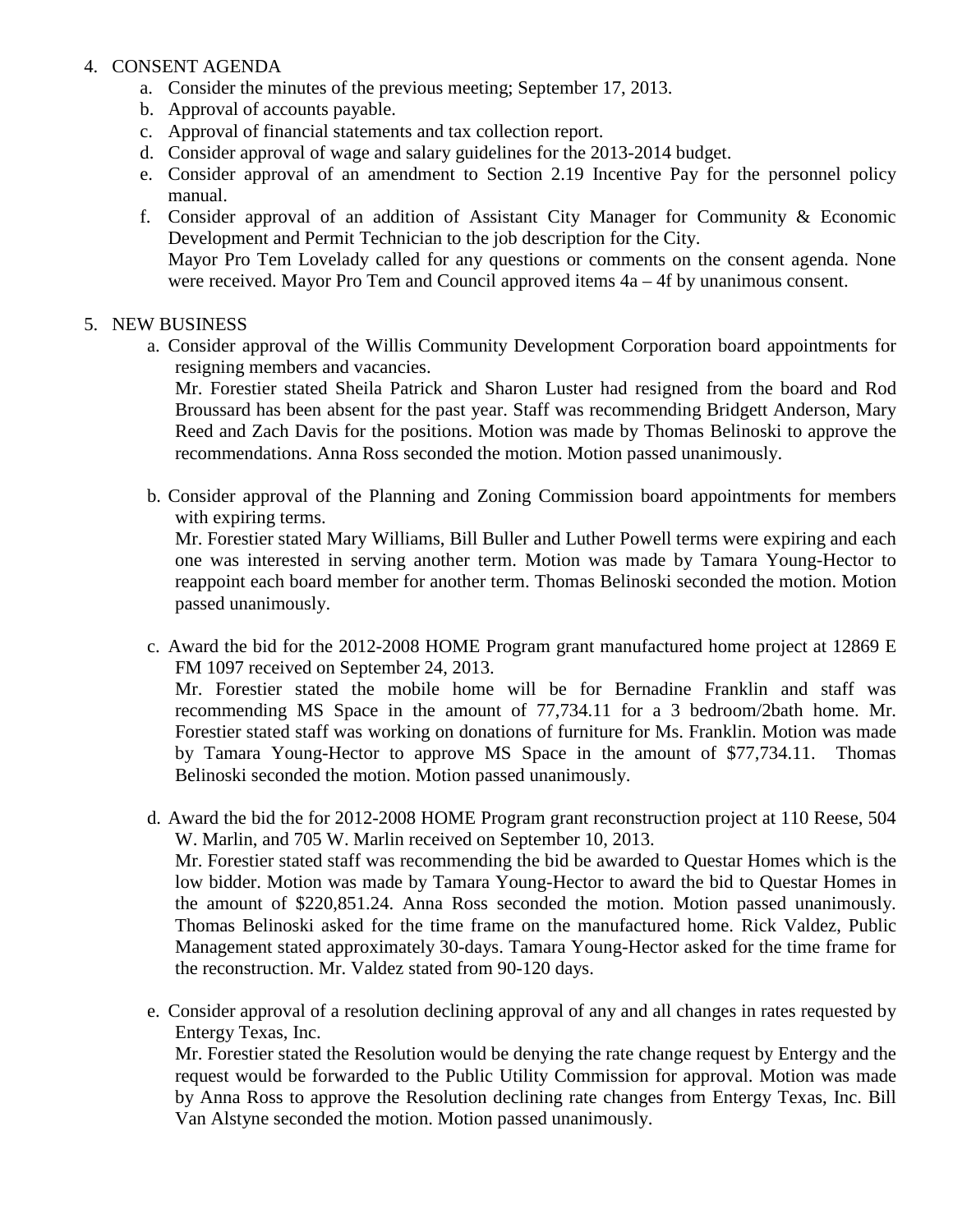f. Consider approval of a request from Family Faith Church to close Thomason Street between Watson and Worsham Street on October 31<sup>st</sup> from 12:00 noon until 10:00 p.m. for its annual Halloween Extravaganza.

Mr. Forestier stated this was an annual event and recommended approval. Motion was made by Thomas Belinoski to approve the road closure for Family Faith Church. Tamara Young-Hector seconded the motion. Motion passed unanimously.

g. Consider approval of a request from Covenant Fellowship Church to close MLK Street between Highway  $\overline{75}$  and Bell Street on October 26<sup>th</sup> from 12:00 noon until 10:00 p.m. for its annual Fall Festival.

Mr. Forestier stated this also was an annual event and recommended approval. Motion was made by Thomas Belinoski to approve the event from 12 noon until 10 p.m. Anna Ross seconded the motion. Mayor Pro Tem John Lovelady stated the times were different in the letter. Thomas Belinoski rescinded his motion and made a motion to approve the event from 5 p.m. until 8 p.m. Anna Ross seconded the motion. Motion passed unanimously.

h. Commission Mark M. Burton, PLLC to conduct a review of the audit for the fiscal year ending September 30, 2013.

Mr. Forestier stated this was an annual review. Motion was made by Tamara Young-Hector to approve the audit review contract with Mark M. Burton, PLLC. Thomas Belinoski seconded the motion. Motion passed unanimously.

# 6. Reports

Input from Council related to issues for possible inclusion on future agendas; related to issues such as (but not limited to) municipal projects, personnel, public property, development, and other city/public business.

Bill Van Alstyne was still concerned with the street lights on FM 1097 and Highway 75 not being bright enough.

- a. City Engineer's report
	- 1. Update on Catahoula wells

Mike Mathena, Bleyl & Associates stated the Catahoula wells were pumping and bacteria samples were being taken and they were expecting approval from the State within the next week. Mr. Forestier stated a letter would be drafted from the Mayor to go out to all citizens about the water changes.

Mike Mathena also gave an update on the City Hall renovations and the roadway projects coming up.

Arthur Faiello gave an update on the drainage and roadwork at Longstreet Road and Interstate 45.

Larry Foerster invited Council to the Community Center for all the elders of the community to share their stories of past history back to the 1930s.

b. City Manager's report and updates

Mr. Forestier stated the first reading of an ordinance regulating the drilling of private water wells in the city would be brought before Council next month.

Mr. Forestier reported on the TML Conference attended by some staff members last week and that the CDC meeting would meet next week on the Christmas tree John Lovelady and Mike Davis saw at the conference.

7. Adjourn.

Anna Ross made a motion to adjourn the meeting. Tamara Young-Hector seconded the motion. Motion carried unanimously. The meeting adjourned at 7:13 p.m.